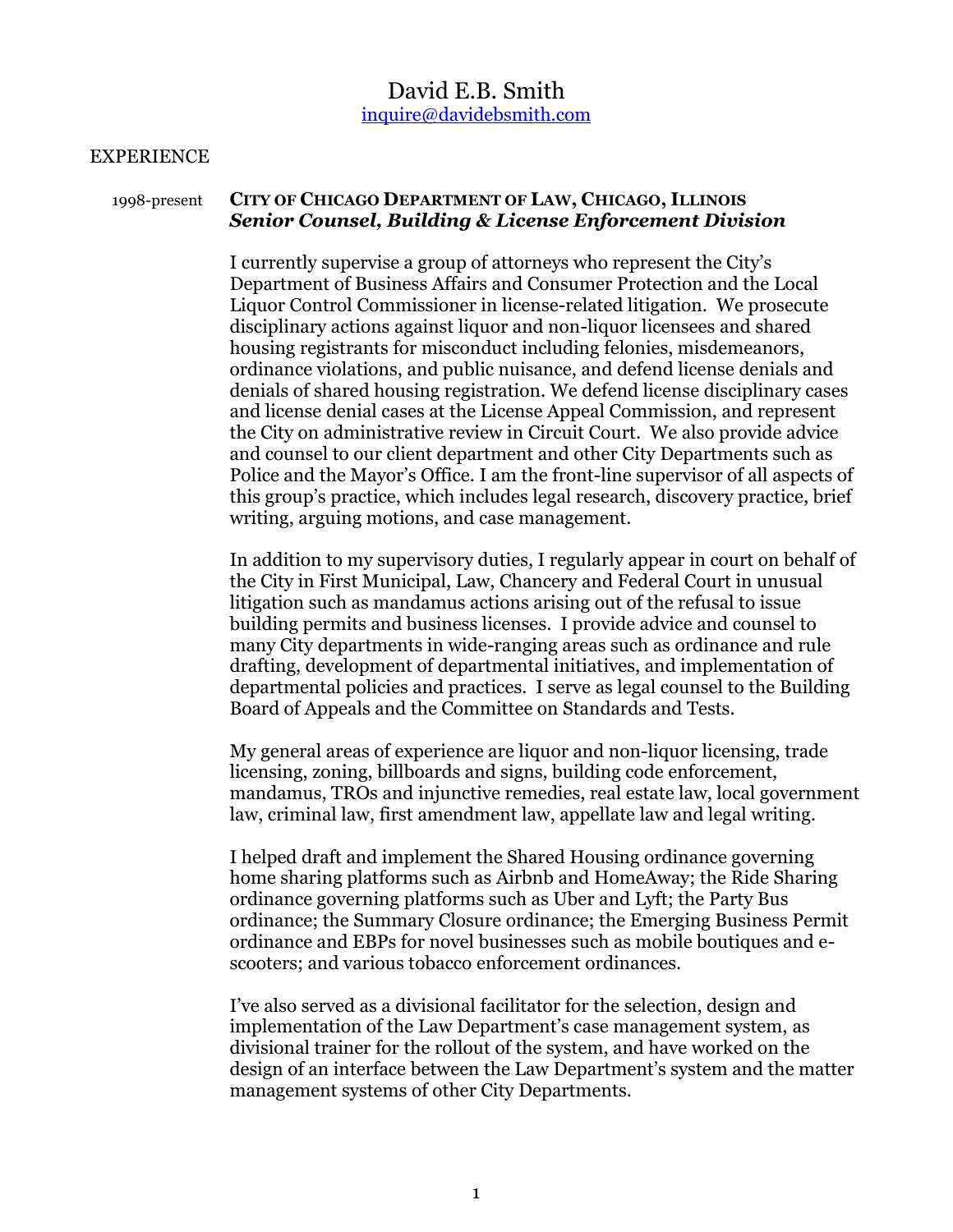| Previously, I supervised groups of attorneys who prosecuted violations of the |
|-------------------------------------------------------------------------------|
| Chicago Zoning Ordinance, and before that, Demolition cases. I managed all    |
| facets of a high-volume litigation practice in Circuit Court and              |
| Administrative Hearings, including assigning cases, developing litigation     |
| strategy, reviewing and editing pleadings and motions, monitoring of          |
| settlement negotiations, supervising court appearances by staff attorneys,    |
| and conducting performance reviews. I provided legal advice and support to    |
| City departments including Buildings, Planning and Development, Family        |
| and Support Services, Streets and Sanitation, Fire, the Mayor's Office, and   |
| aldermen.                                                                     |

1994-1998 *Assistant Corporation Counsel, Municipal Prosecutions & Special Municipal Prosecutions Divisions*

> I represented the local liquor control commissioner and Mayor's License Commission in license-related litigation. My responsibilities included prosecuting liquor and other business license revocations at administrative hearings, defending liquor license revocations and denial of license applications before the License Appeal Commission, representing the City in administrative review cases in circuit court, and providing legal advice to client departments.

Before that, I prosecuted ordinance violation and misdemeanor criminal cases in municipal branch courts. I drafted and argued motions, negotiated pre-trial settlements, answered discovery, and prosecuted criminal and quasi-criminal bench and jury trials.

I edited the training manual on First Amendment issues that was used by the Chicago Police Department and the Corporation Counsel's office for 1996 Democratic National Convention. During the convention I served as a team leader, supplying legal advice to the Police Department at designated and spontaneous protest areas.

- 1991-94 Illinois State Medical Society, Chicago, Illinois Senior Programmer for state medical society and malpractice insurer. 1984-91 Analysts International Corporation, Schaumburg, Illinois Consultant for a national software consulting firm.
- 1981-84 MCC Powers, Northbrook, Illinois Software Quality Engineer for a building control system manufacturer.
- 1980-81 Northwestern University, Evanston, Illinois Research Assistant for a group conducting research in medium-energy nuclear physics.

EDUCATION

Chicago-Kent College of Law, Illinois Institute of Technology Juris Doctor with High Honors, June, 1994 Class Rank 3 / 319; G.P.A. 3.859 / 4.0 Order of the Coif Kent Legal Scholar